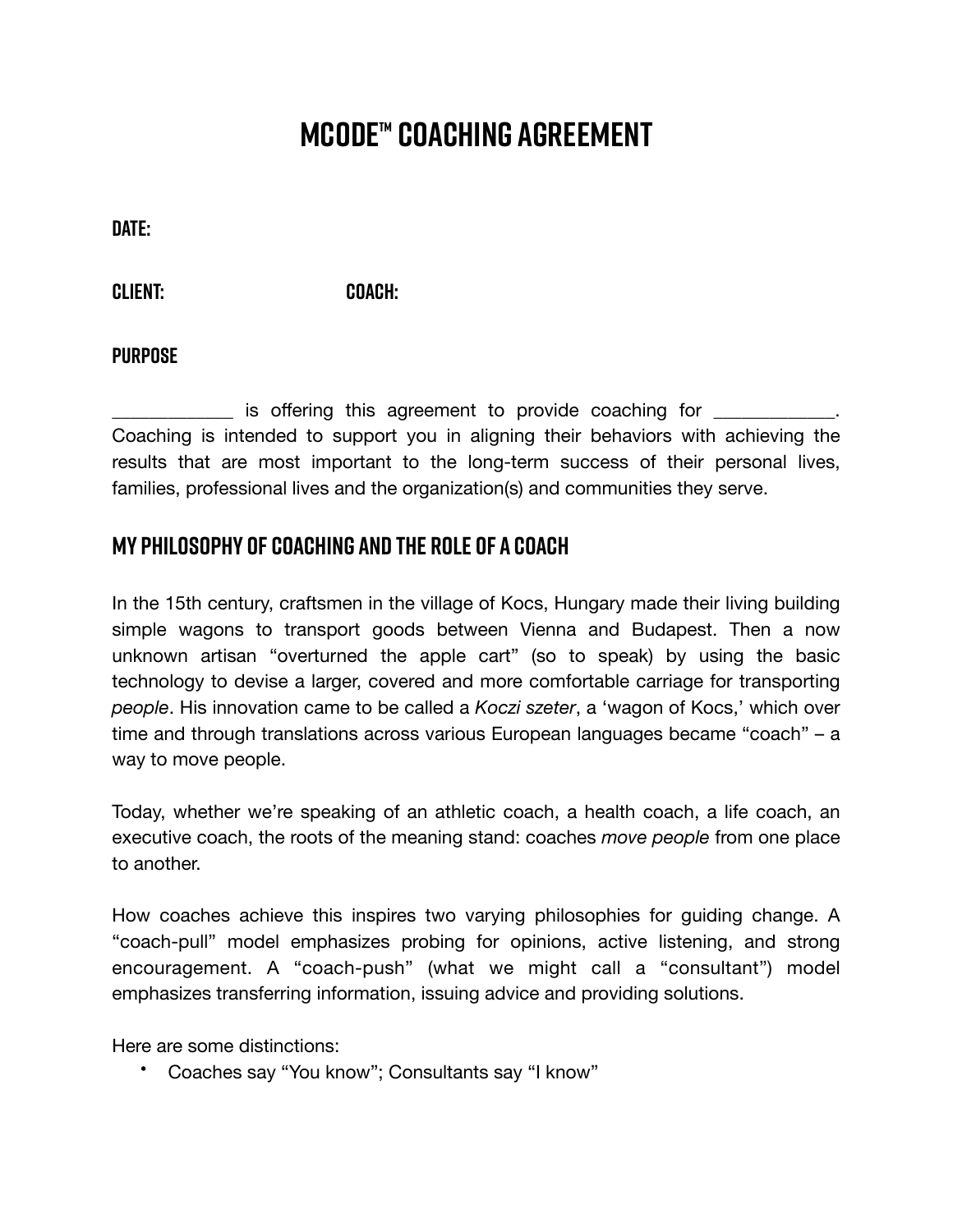- Coaches guide you to develop skills you already have; Consultants teach you new skills you don't already have.
- Coaches ask questions to pull out the answers from inside of you; Consultants give answers that push you forward.
- Coaches are the guide by the side helping you get where you want to go; Consultants are the sage from the stage telling you what to do.

Coach–pulling, and coach–pushing (consulting) are both valuable and appropriate for the right place at the right time. Instead of choosing between these approaches, my philosophy is primarily coaching but allows for consulting, therefore bringing together both elements of coaching and consulting as defined by the term "consultative coaching." My process uses both "pushing" and "pulling" forms of communication. Most sessions will have much more of a "pull" focus, while others will have more of a "push" focus. In both cases, it is important that we agree in this commitment that the success of coaching depends on your application and action. My role as a coach is to create a dialogue that brings clarity and awareness which moves you from where you are to where you want to go. My role as a coach is first and primarily to observe, not offer hypotheses. Coaching begins with an assumption that the client is whole, wise and highly knowledgeable about the nature of their own personal and professional development. To do that, I may introduce or co-create self-observation tools, exercises and behavioral practices. I approach coaching from a holistic lens, attentive to your interior life as well as how your interior reality is expressed through your physical presence and behaviors. I seek mutual understanding regarding the dynamics of the organizational cultural and systems (including policies and practices) within which you operate.

# **Outcomes**

The anticipated outcomes of coaching may include:

- 1. Increased self-awareness, especially in regard to your motivational pattern.
- 2. More intentionality in applying motivational insights to your life.
- 3. Strengthened relationships.
- 4. Greater appreciation of your strengths and differences in others.
- 5. Increased results on areas we work on.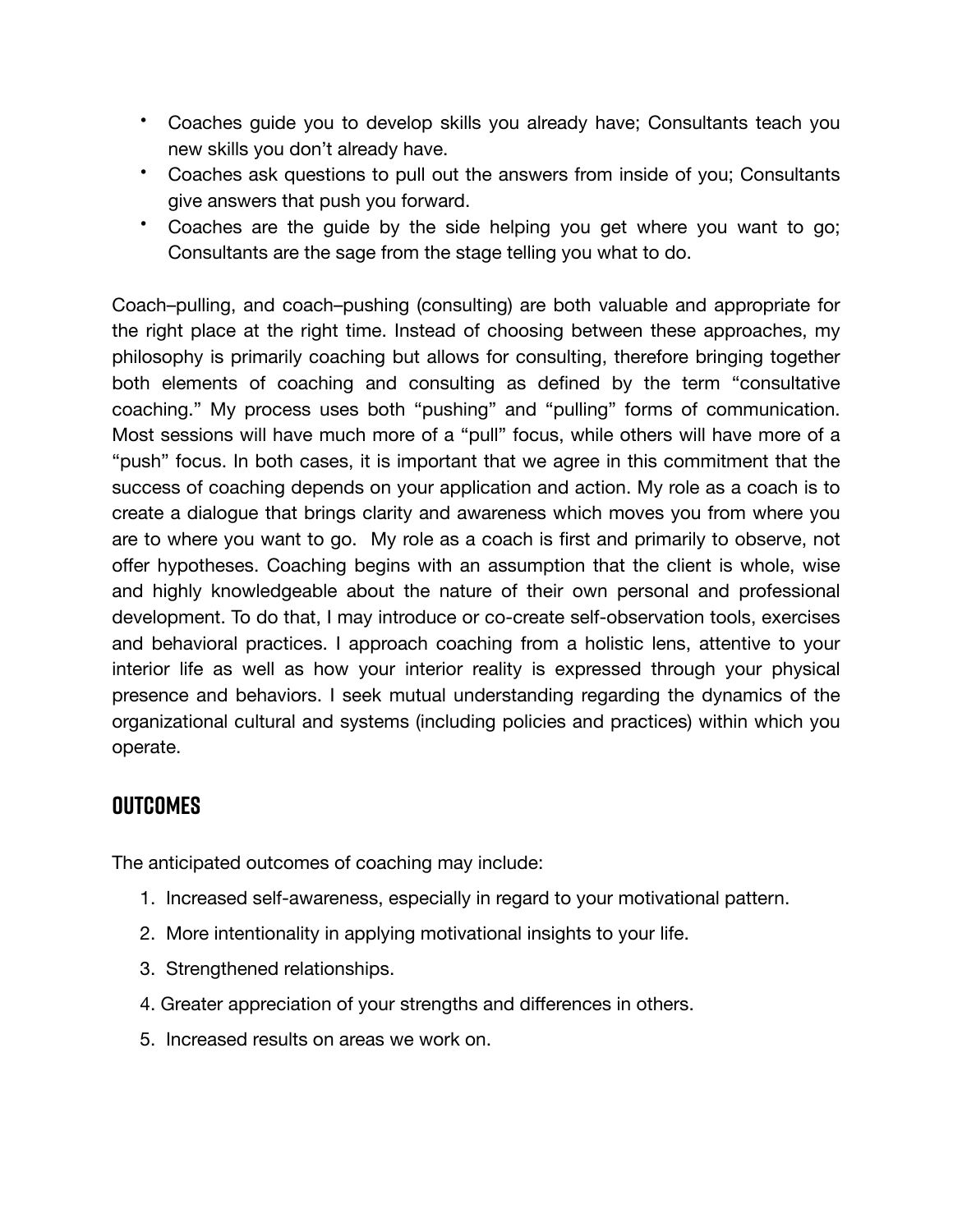# **Coaching Method**

My approach to coaching includes the following:

1. Determine client's commitment to the coaching process: to solicit feedback, assess feedback, work to develop more effective behaviors, possibly involve stakeholders to support desired changes and measure the results of the behavior change effort.

2. Identify with client the high leverage behaviors to focus on that will provide the most strategic benefit for the client.

3. Partner with the client in understanding and responding to feedback.

4. Support the client in engaging more intentionally with others.

5. Conduct regularly scheduled coaching meetings (45 minutes – 1 hour) via Zoom or by phone.

6. Be available to the client for needed coaching and consultation between regularly scheduled meetings.

7. Create a safe, trusting environment/space for all coaching meetings, thus encouraging vulnerability and honesty.

8. Be present (physically, emotionally, cognitively, spiritually) for every coaching meeting.

**DURATION:** Coaching will span from through through the coaching will span from the strike through the strike

# **Cancellations/Rescheduling Meetings**

Except in cases of emergencies, coach and client agree to give at least 24 hours notice for needing to cancel/reschedule a meeting. Furthermore, coach and client agree to arrive on time for each meeting.

# **Confidentiality:**

The coach will maintain confidentiality to the extent permitted by law, unless: